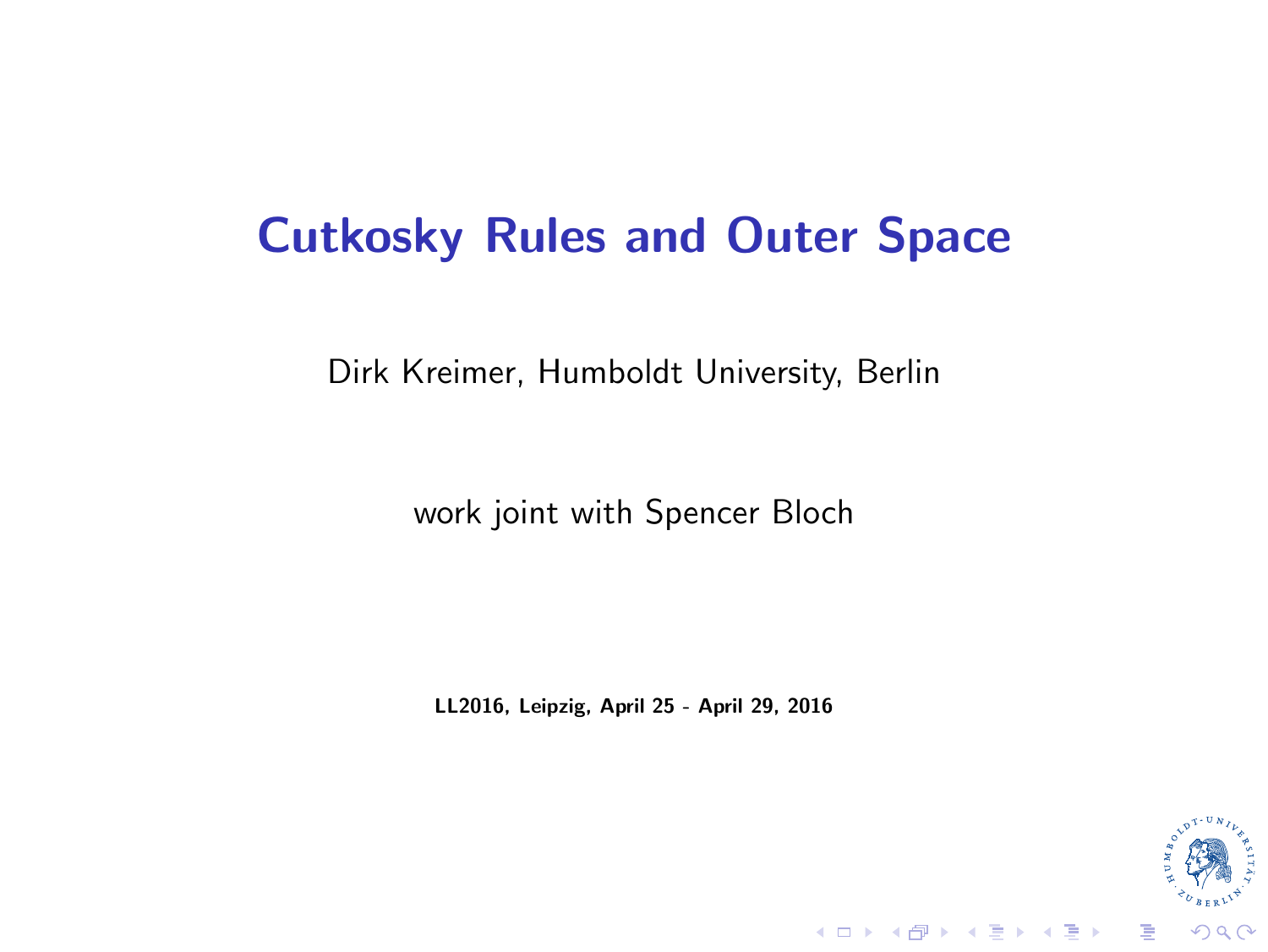[Outer Space](#page-6-0)

[The cubical chain complex](#page-7-0)

[Cutkosky's theorem](#page-10-0)

[Parametric Wonderland](#page-11-0)

[Discriminants and anomalous thresholds](#page-14-0)

[Dispersion](#page-17-0)

[Example](#page-20-0)

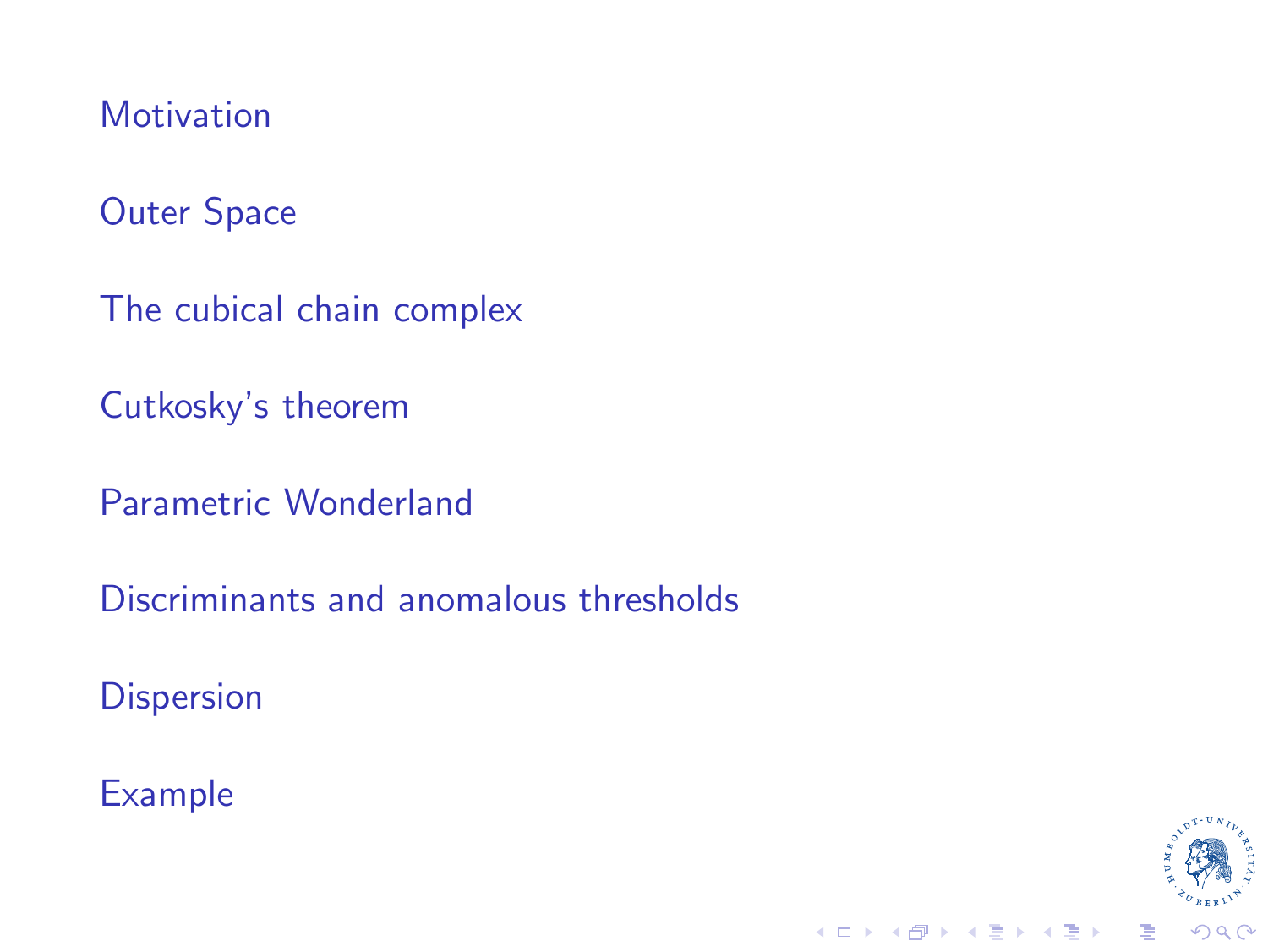<span id="page-2-0"></span>▶ Cutkosky Rules old, established and still mysterious How often can we cut, what do we learn?

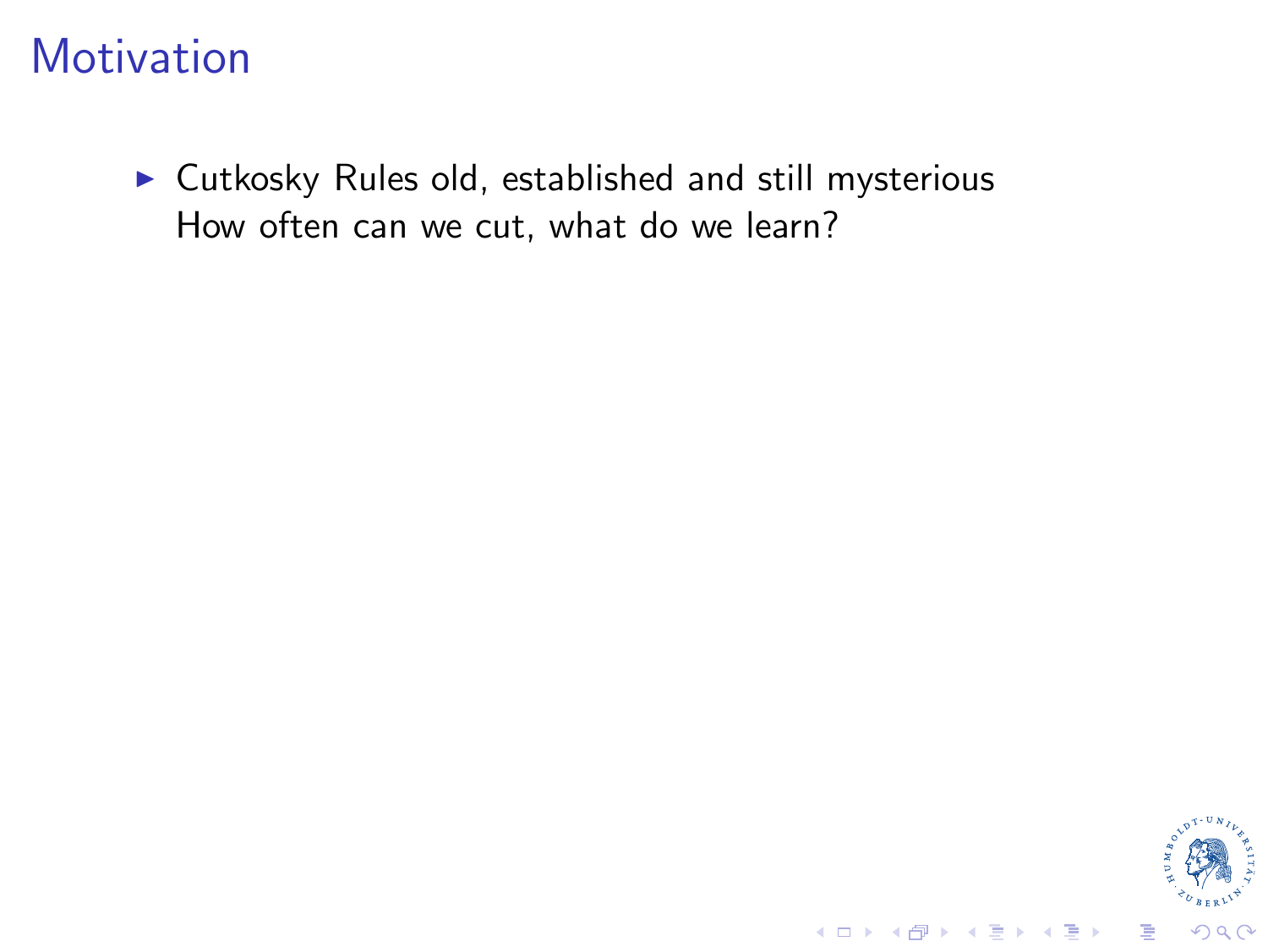- ▶ Cutkosky Rules old, established and still mysterious How often can we cut, what do we learn?
- ▶ Physical thresholds? Anomalous thresholds? What is the systematics?

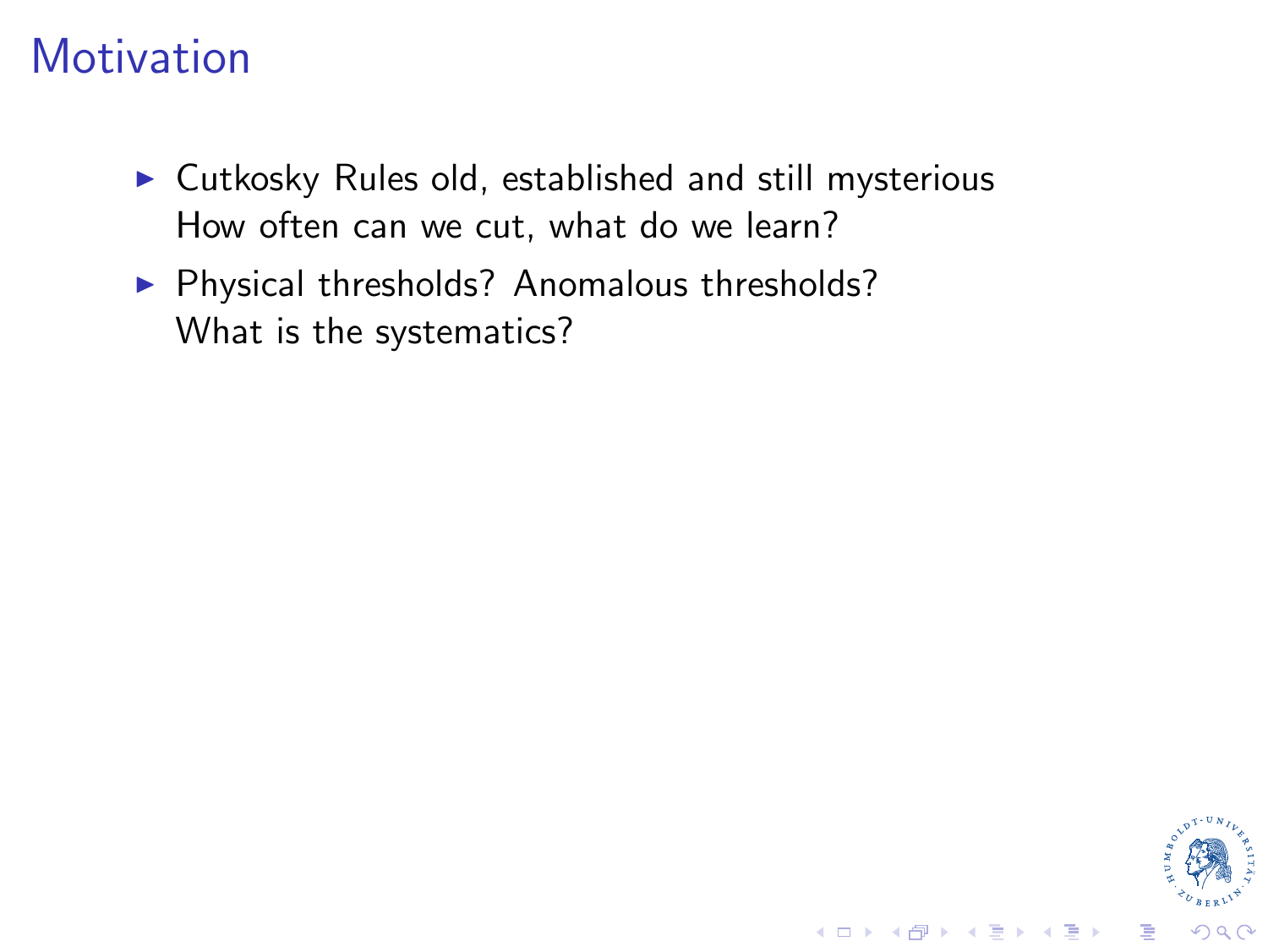- $\triangleright$  Cutkosky Rules old, established and still mysterious How often can we cut, what do we learn?
- ▶ Physical thresholds? Anomalous thresholds? What is the systematics?
- ▶ Dispersion relations?

Can we reconstruct a graph from its variations?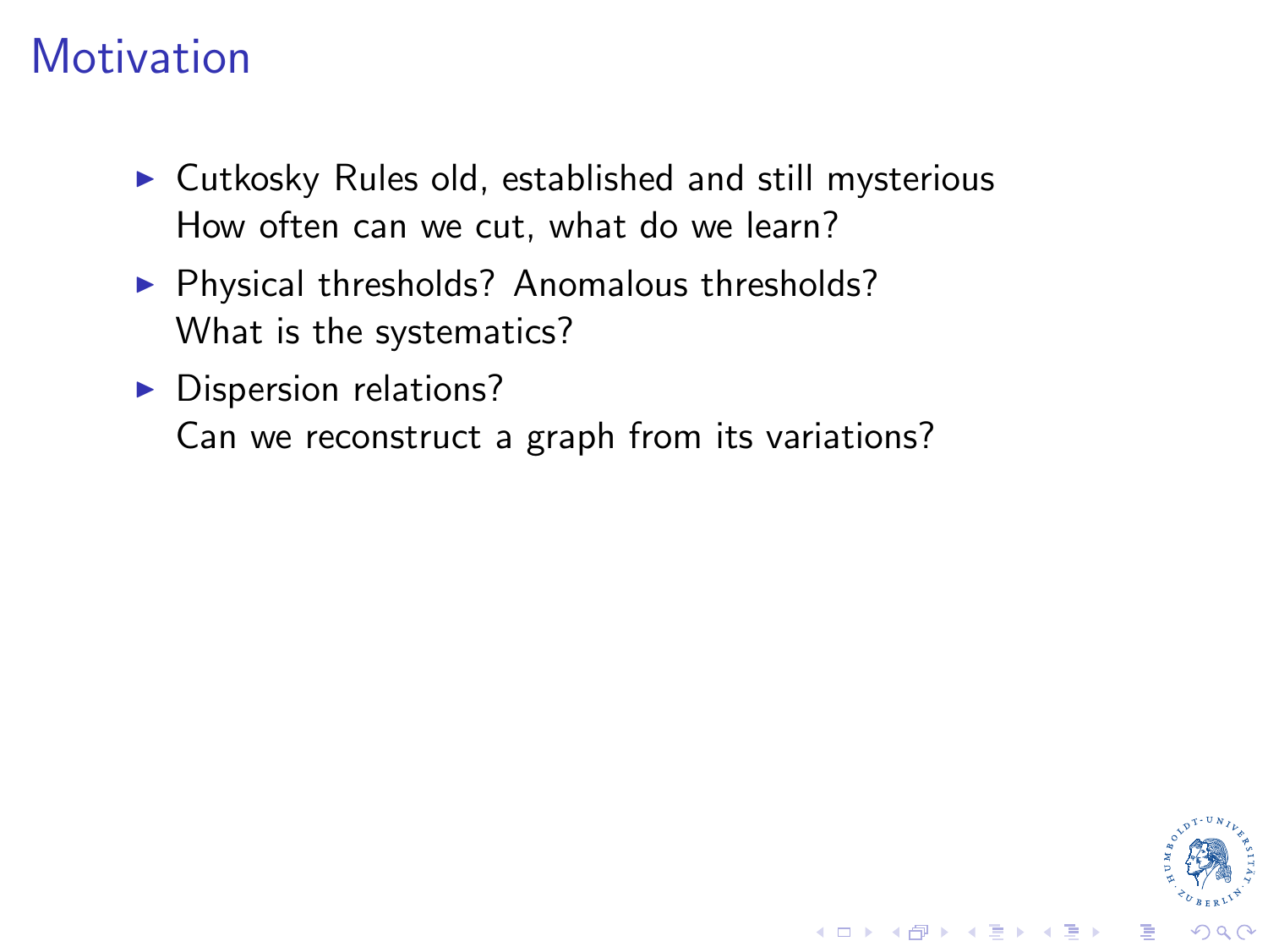- <span id="page-5-0"></span> $\triangleright$  Cutkosky Rules old, established and still mysterious How often can we cut, what do we learn?
- ▶ Physical thresholds? Anomalous thresholds? What is the systematics?
- ▶ Dispersion relations? Can we reconstruct a graph from its variations?
- $\blacktriangleright$  Some literature:

Spencer Bloch, DK

Cutkosky rules and Outer Space, [arXiv:1512.01705 [hep-th].

F. Pham

Introduction à l'Etude Topologique des Singularites de Landau, Gautheir-Villars (1967).

A. Hatcher, K. Vogtmann

Rational Homology of  $Aut(F_n)$ , Math. Research Lett. 5 (1998) 759-780.

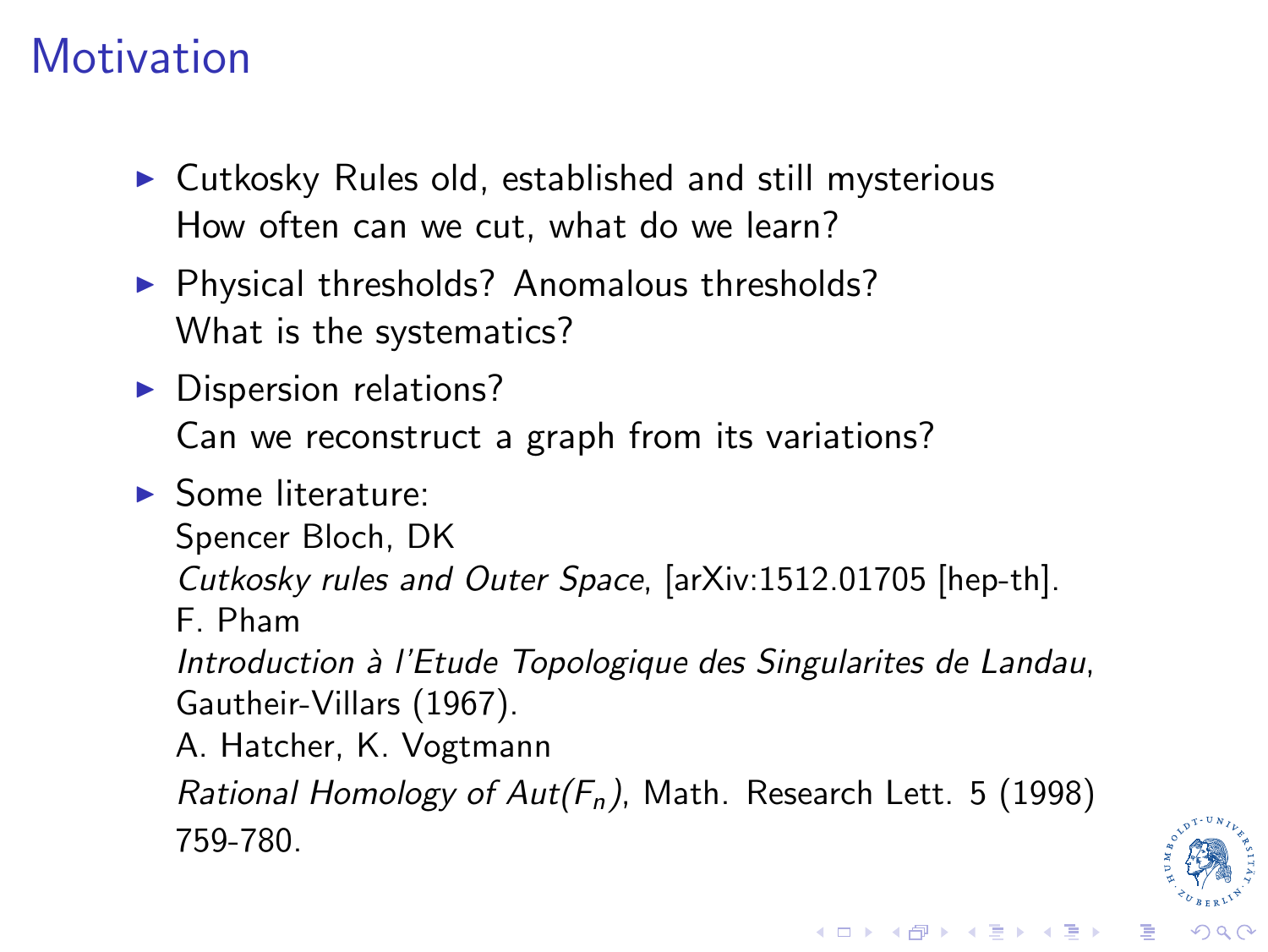<span id="page-6-0"></span>A cell complex for graphs: Outer Space

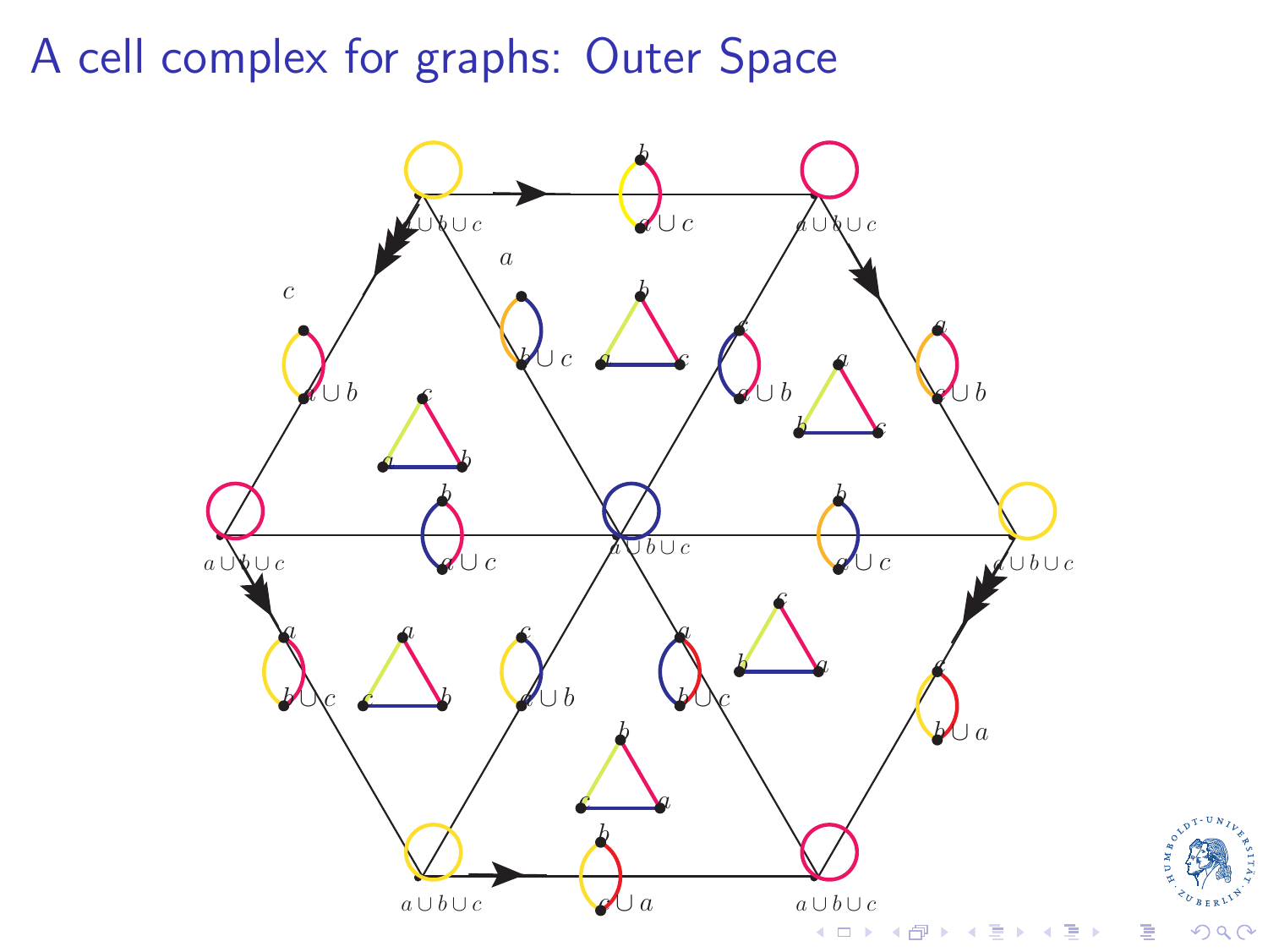## <span id="page-7-0"></span>The cubical chain complex

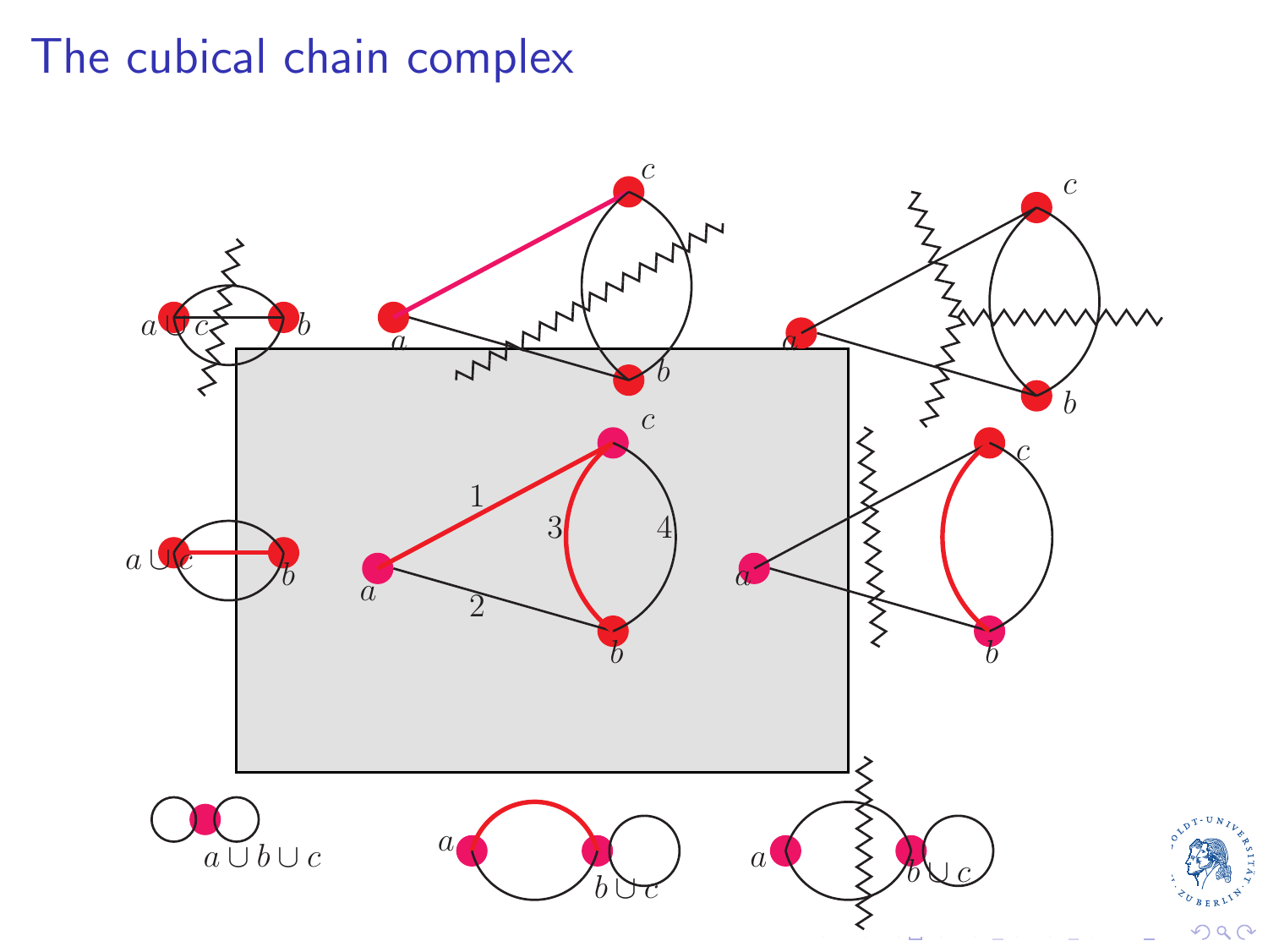Two matrices, obtained from the two possible orderings of edges in the spanning tree. In total, 5 spanning trees each on two edges  $\rightarrow$ 10 matrices.





母 → → 手

 $\leftarrow$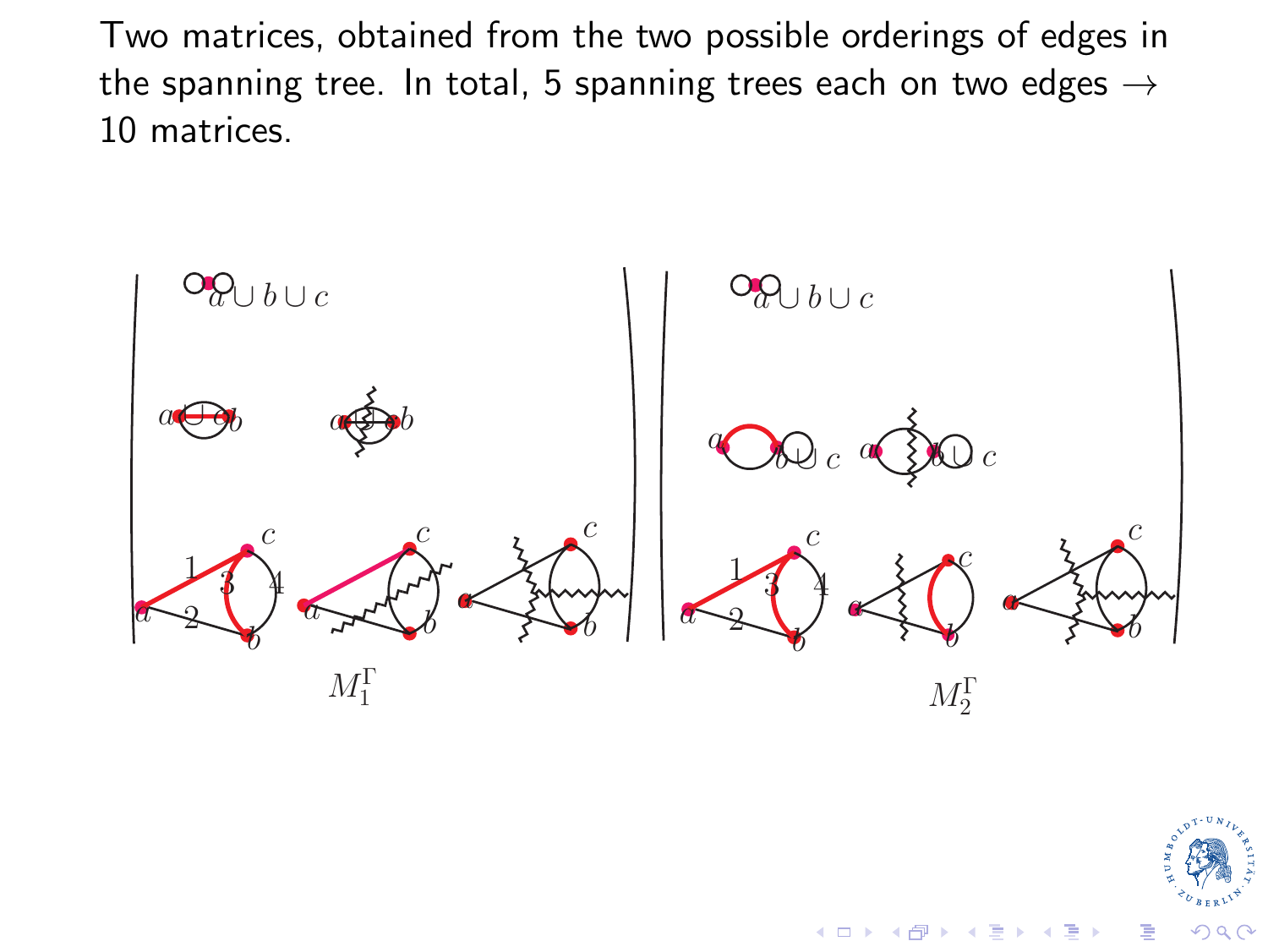



(ロ) (伊) (

 $\mathcal{A}$  . ∍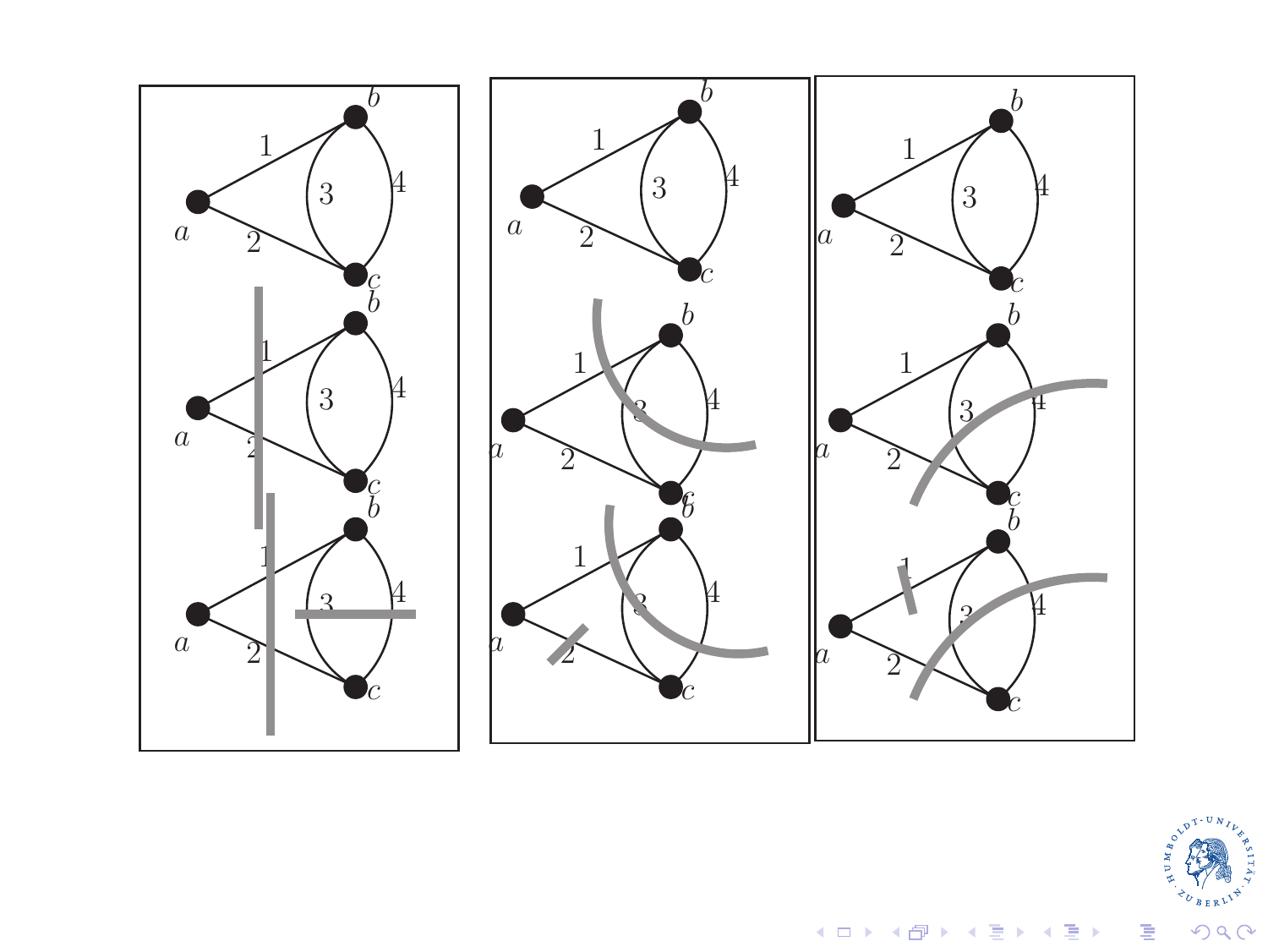# <span id="page-10-0"></span>Cutkosky's theorem

#### Theorem (Cutkosky)

Assume the quotient graph G" has a physical singularity at an external momentum point  $p'' \in (\bigoplus_{V''} \mathbb{R}^D)^0$ , i.e. the intersection  $\bigcap_{e\in E''}Q_e$  of the propagator quadrics associated to edges in  $E''$  has such a singularity at a point lying over p". Let  $p\in (\bigoplus_V \mathbb R^D)^0$  be an external momentum point for  $G$  lying over  $p''$ . Then the variation of the amplitude  $I(G)$  around p is given by Cutkosky's formula

$$
\text{var}(I(G)) = (-2\pi i)^{\#E''} \int \frac{\prod_{e \in E''} \delta^+( \ell_e)}{\prod_{e \in E'} \ell_e}.
$$
 (1)

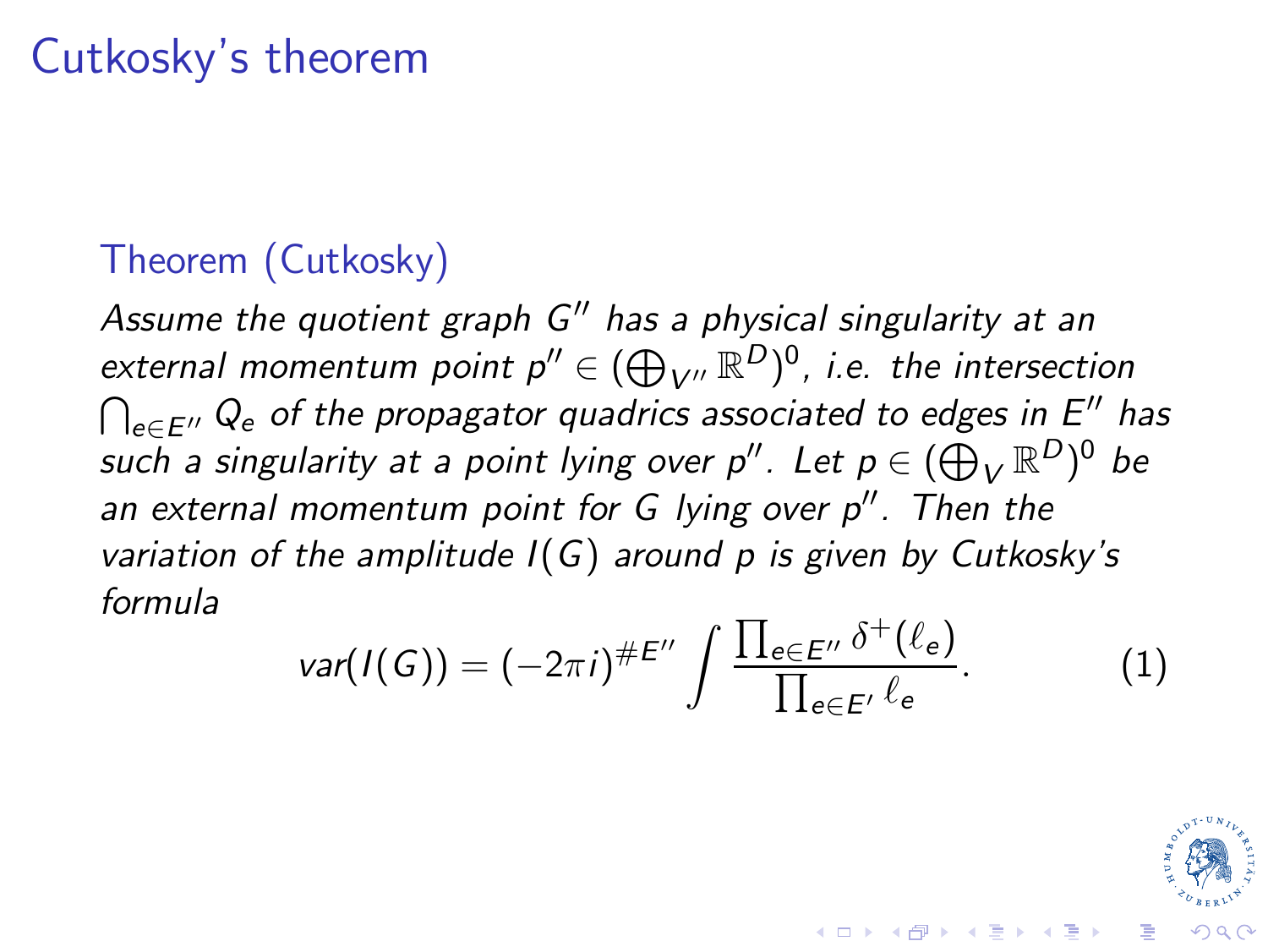### <span id="page-11-0"></span>Parametric Wonderland



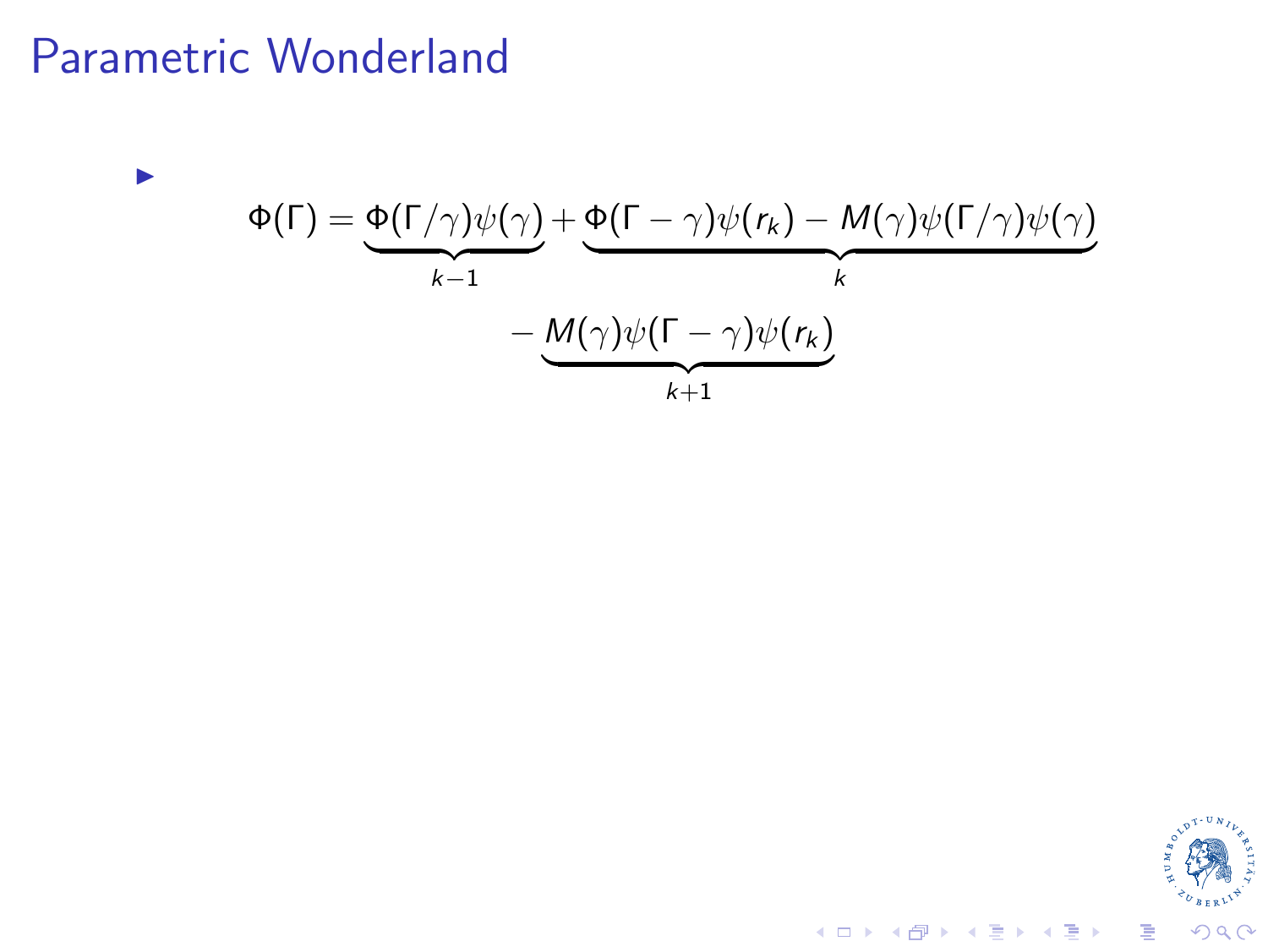### Parametric Wonderland

◮  $\Phi(\Gamma) = \Phi(\Gamma/\gamma) \psi(\gamma)$  $\overline{k-1}$  $+\underbrace{\Phi(\Gamma-\gamma)\psi(r_{k})-M(\gamma)\psi(\Gamma/\gamma)\psi(\gamma)}$  $\overbrace{\phantom{a}}^k$  $-\underbrace{M(\gamma)\psi(\Gamma-\gamma)\psi(r_k)}$  $\overbrace{k+1}^{k+1}$  $k+1$ ◮  $\phi^{r}_{x,y}(\Gamma) = \sum$  $T_1 \cup T_2$  $(Q(\mathcal{T}_1) \cdot Q(\mathcal{T}_2))^r \prod$  $e \not\in \mathcal{T}_1 \cup \mathcal{T}_2$  $A_e,$  $(Q(T_1) \cdot Q(T_2))^r = (Q(T_1) \cdot Q(T_2)) - r$ 

if  $T_1 \cup T_2$  separates x, y.

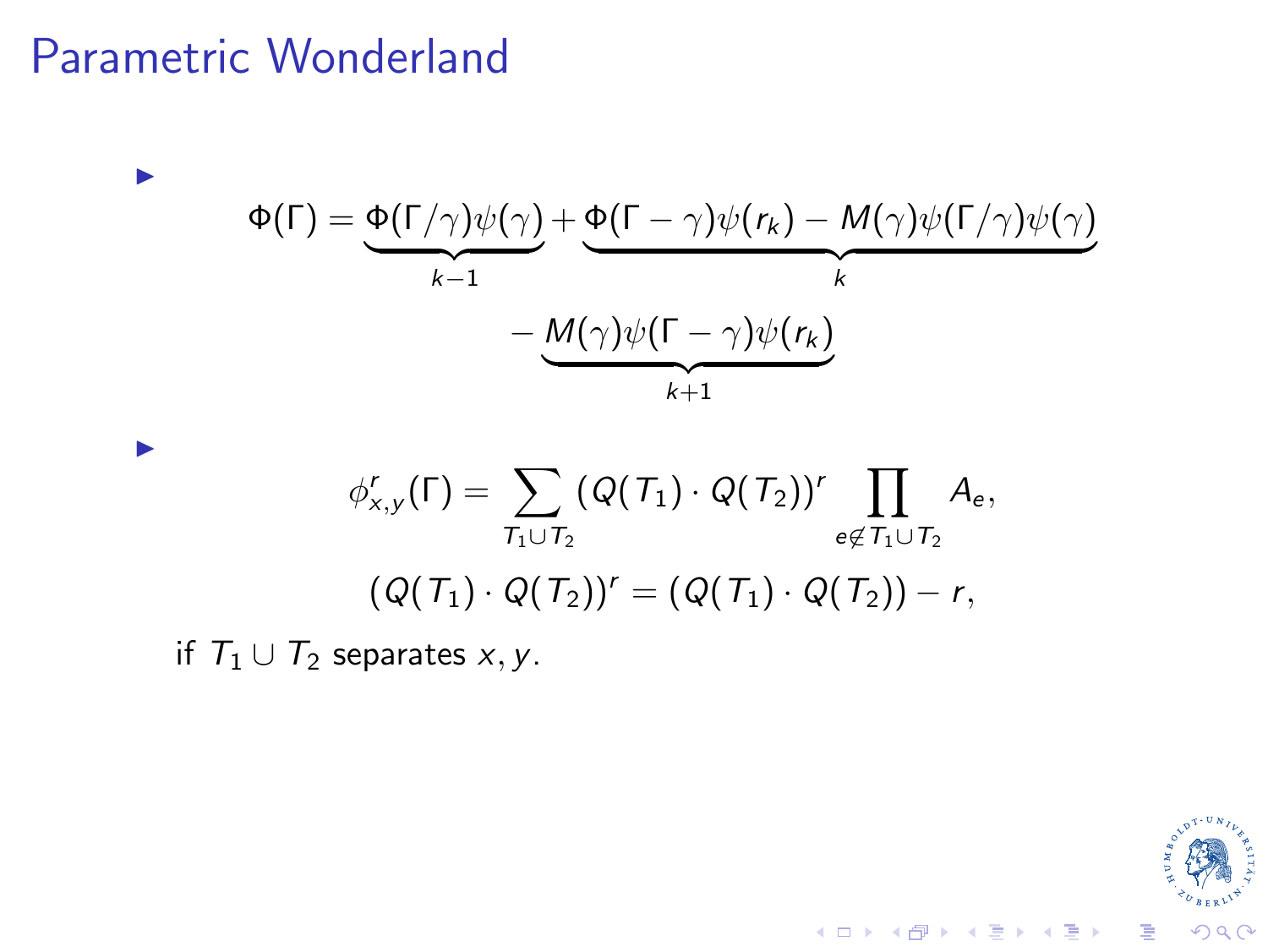### Parametric Wonderland

◮

◮

◮

 $\Phi(\Gamma) = \Phi(\Gamma/\gamma) \psi(\gamma)$  $\overline{k-1}$  $+\underbrace{\Phi(\Gamma-\gamma)\psi(r_{k})-M(\gamma)\psi(\Gamma/\gamma)\psi(\gamma)}$  $\overbrace{\phantom{a}}^k$  $-\underbrace{M(\gamma)\psi(\Gamma-\gamma)\psi(r_k)}$  $\overbrace{k+1}$ 

$$
\phi_{x,y}^r(\Gamma) = \sum_{T_1 \cup T_2} (Q(T_1) \cdot Q(T_2))^r \prod_{e \notin T_1 \cup T_2} A_e,
$$
  

$$
(Q(T_1) \cdot Q(T_2))^r = (Q(T_1) \cdot Q(T_2)) - r,
$$

if  $T_1 \cup T_2$  separates x, y.

$$
\Phi(\Gamma - \gamma)E_k^{\gamma} - M(\gamma)\psi(\Gamma/\gamma)E_{k-1}^{\gamma} = \Phi^u(\Gamma - \gamma),
$$
  
with  $u = (\sum_{e \in E_{\gamma}} m_e)^2$ .



イロメ 不倒 メイモメ 不正々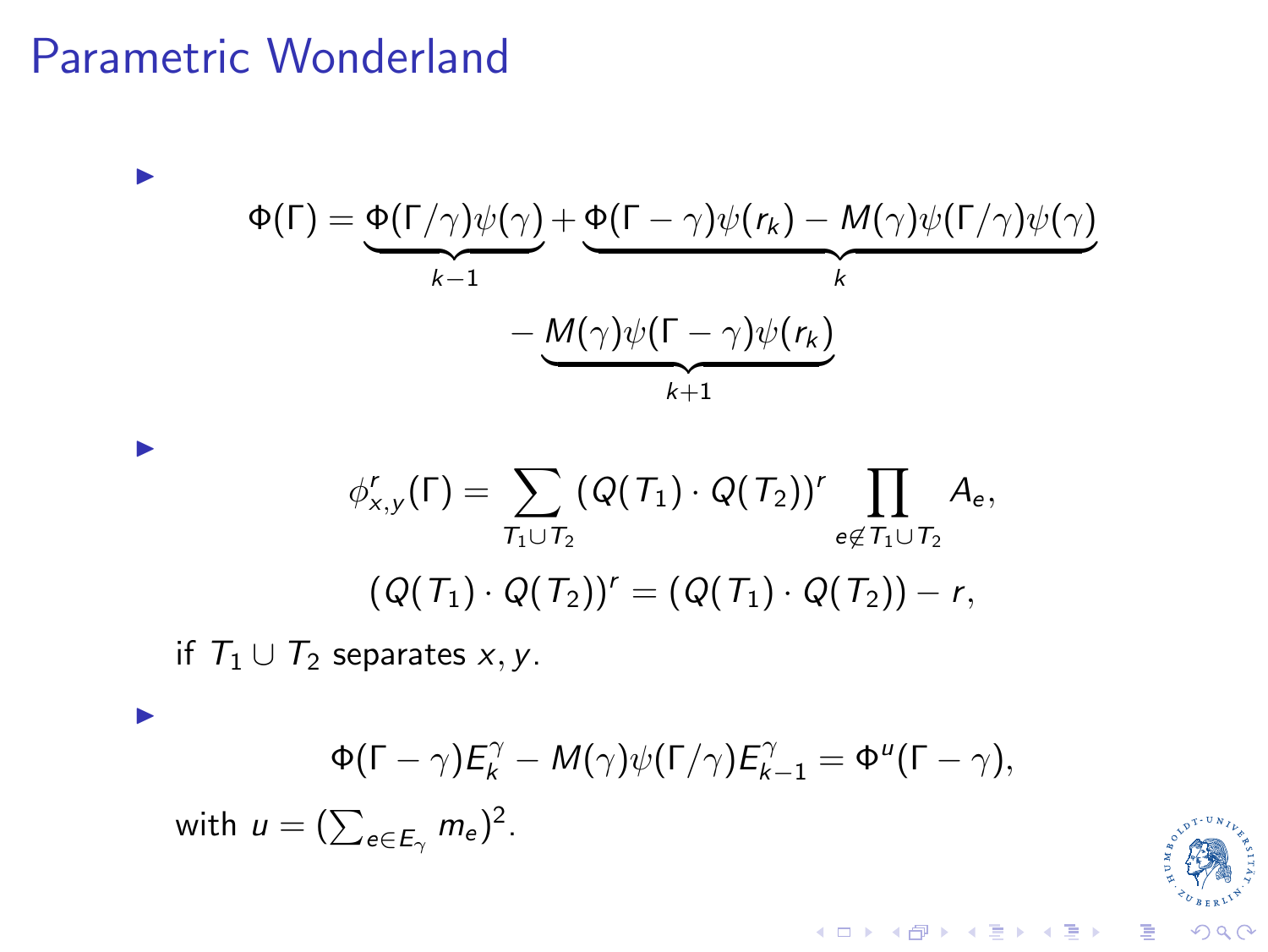<span id="page-14-0"></span>From Discriminants to anomalous thresholds

▶ i) A necessary and sufficient condition for a physical Landau singularity is  $Y_0 > 0$  with  $D = 0$ .

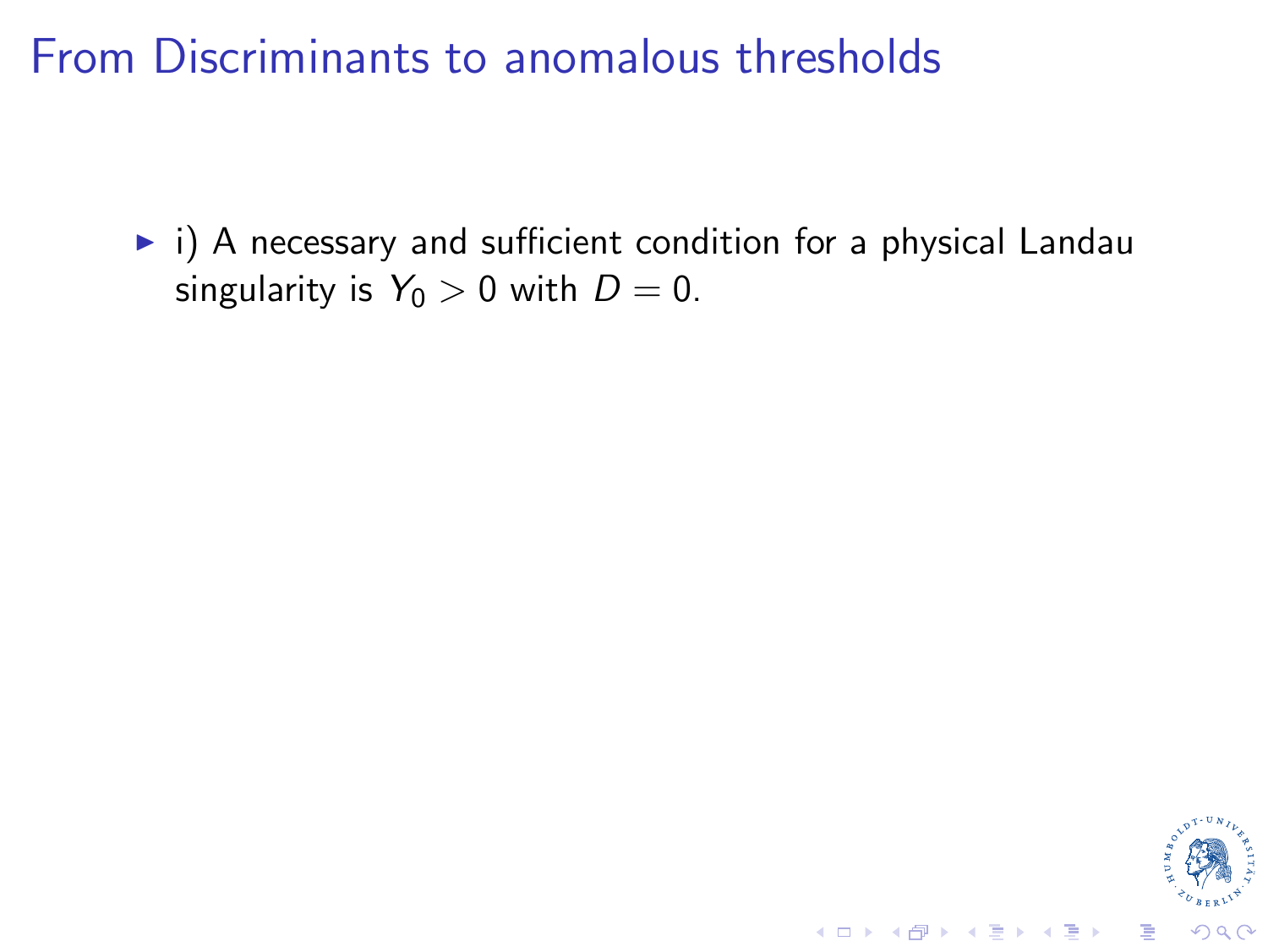## From Discriminants to anomalous thresholds

- $\triangleright$  i) A necessary and sufficient condition for a physical Landau singularity is  $Y_0 > 0$  with  $D = 0$ .
- ii) The corresponding anomalous threshold  $s_F$  for fixed masses and momenta  $\{M, Q\}$  is given as the minimum of  $s({a,b}, {Q, M})$  varied over edge variables  ${a, b}$ . It is finite  $(s_F > -\infty)$  if the minimum is a point inside  $p \in \mathbb{P}^{e_F-1}$  in the interior of the simplex  $\sigma_{\Gamma}$ . If it is on the boundary of that simplex,  $s_F = -\infty$ .

э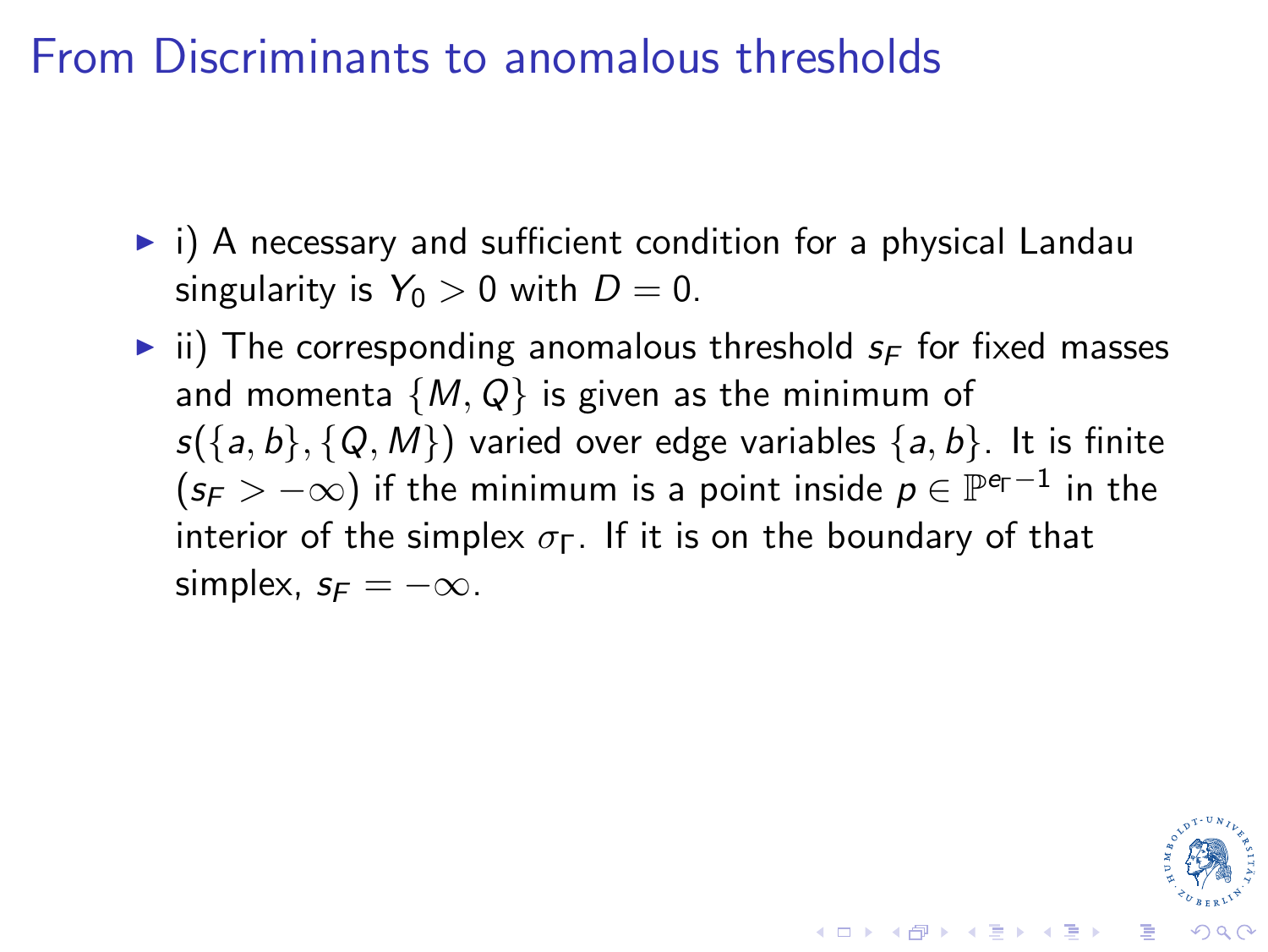## <span id="page-16-0"></span>From Discriminants to anomalous thresholds

- $\triangleright$  i) A necessary and sufficient condition for a physical Landau singularity is  $Y_0 > 0$  with  $D = 0$ .
- ii) The corresponding anomalous threshold  $s_F$  for fixed masses and momenta  $\{M, Q\}$  is given as the minimum of  $s({a,b}, {Q,M})$  varied over edge variables  ${a,b}$ . It is finite  $(s_F > -\infty)$  if the minimum is a point inside  $p \in \mathbb{P}^{e_F-1}$  in the interior of the simplex  $\sigma_{\Gamma}$ . If it is on the boundary of that simplex,  $s_F = -\infty$ .
- ► iii) If for all  $T \in \mathcal{T}_{s}^{\Gamma}$  and for all their forests  $(\Gamma, \mathcal{F})$  we have  $s_F > -\infty$ , the Feynman integral  $\Phi_R(\Gamma)(s)$  is real analytic as a function of s for  $s < min_F\{s_F\}$ .

 $\equiv$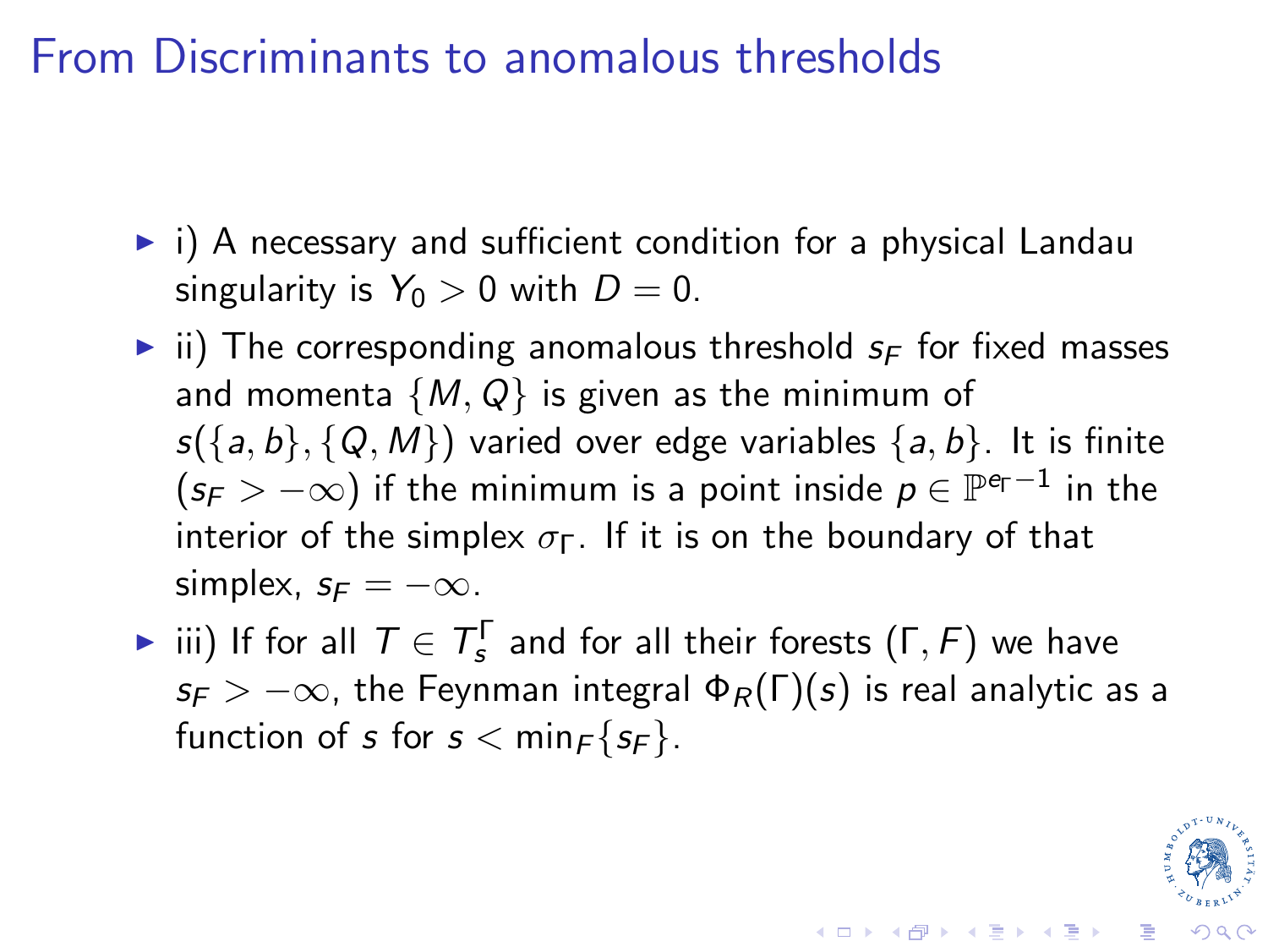# <span id="page-17-0"></span>**Dispersion**

#### $\begin{array}{ccc} 1 & 0 & 0 & 0 \end{array}$  $\overline{\phantom{a}}$  $\uparrow \pi$   $\uparrow \pi$  $\Upsilon_{\Gamma_2}^{\overline{\Gamma_2}} = \begin{array}{cc} \frac{\text{Var}}{\text{disp}} & \Upsilon_{\Gamma_2}^{\overline{\Gamma_2} - \mathbf{e}_1} \\ 0 & 0 \end{array}$  0  $\uparrow \pi$   $\uparrow \pi$   $\uparrow \pi$  $\begin{array}{ccc} \gamma \tau_3^T & \rightarrow & \text{Var} & \gamma \tau_3 - \epsilon_1 & \rightarrow & \text{Var} & \gamma \tau_3 - \epsilon_1 - \epsilon_2 \\ \text{disp} & \tau \tau_3 & \text{disp} & \gamma \tau_3 \end{array}$  $\uparrow \pi$   $\uparrow \pi$   $\uparrow \pi$   $\uparrow \pi$   $\uparrow \pi$  $\begin{array}{ccc} \gamma_{I_4=7}^{T_4=T}&\rightleftharpoons \text{Var} & \gamma_{I_4}^{T_4-e_1} &\rightleftharpoons \text{Var} & \gamma_{I_4}^{T_4-e_1-e_2} &\rightleftharpoons \text{Var} & \gamma_{I_4}^{T_4-e_1-e_2-e_3} \ \text{Higgs} & \gamma_{I_4=7}^{T_4-e_1-e_2-e_3} &\rightleftharpoons \text{Var} & \gamma_{I_4=7}^{T_4-e_1-e_2-e_3} \end{array}$  $\setminus$  $\overline{\phantom{a}}$

.

 $(1)$   $(1)$   $(1)$   $(1)$   $(1)$   $(1)$   $(1)$   $(1)$   $(1)$   $(1)$   $(1)$   $(1)$   $(1)$   $(1)$   $(1)$   $(1)$   $(1)$   $(1)$   $(1)$   $(1)$   $(1)$   $(1)$   $(1)$   $(1)$   $(1)$   $(1)$   $(1)$   $(1)$   $(1)$   $(1)$   $(1)$   $(1)$   $(1)$   $(1)$   $(1)$   $(1)$   $(1)$ 

An example for a graph with a length 3 spanning tree. Moving up, we shrink edges, moving right, we put more edges on the mass-shell. Dispersion integrals move left.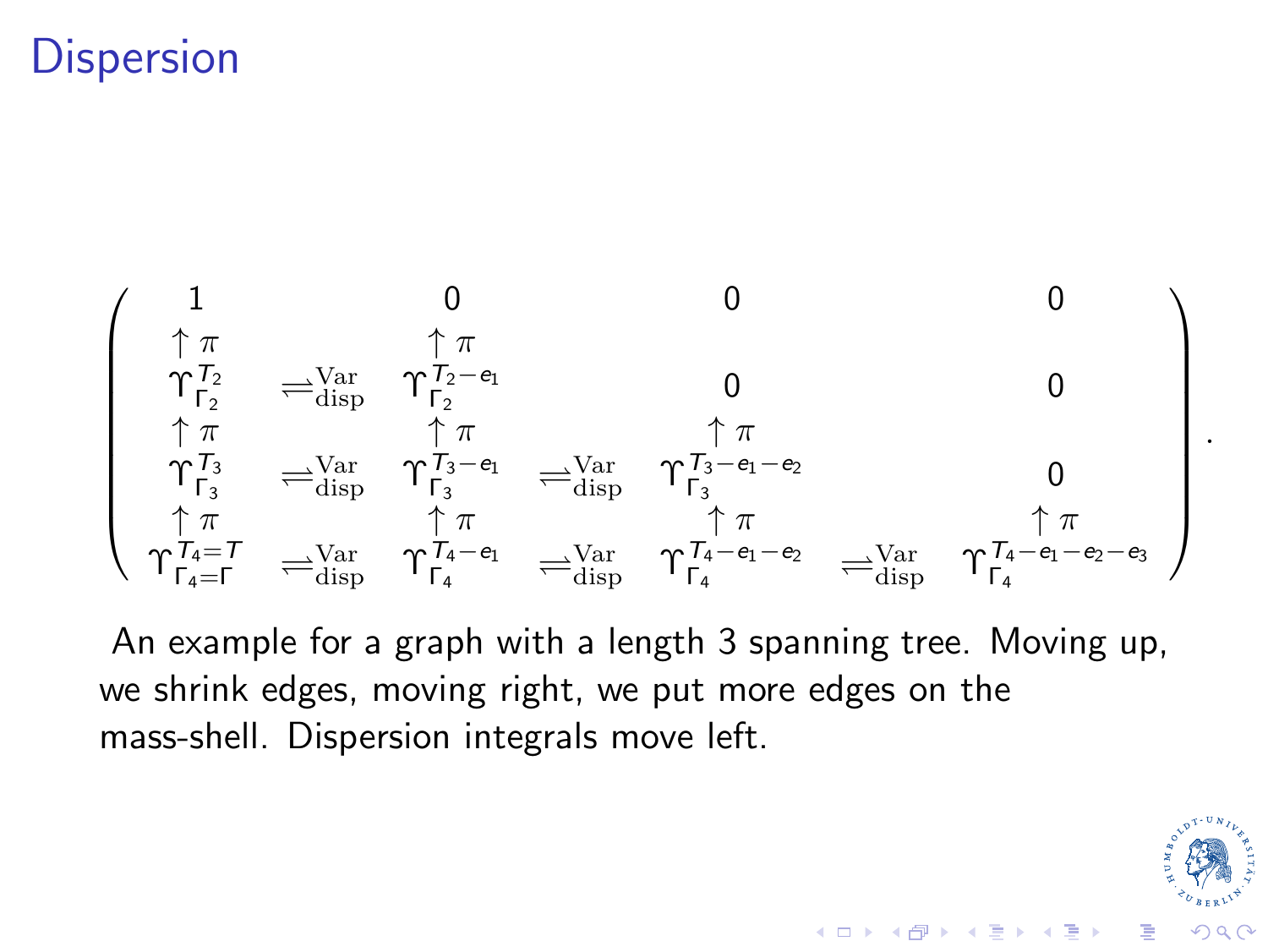<span id="page-18-0"></span>

Along the diagonal, only normal thesholds a[pp](#page-17-0)[ear](#page-19-0) [in](#page-18-0) [d](#page-19-0)[i](#page-16-0)[sp](#page-17-0)[er](#page-20-0)[s](#page-16-0)[io](#page-17-0)[n](#page-19-0) integrals.

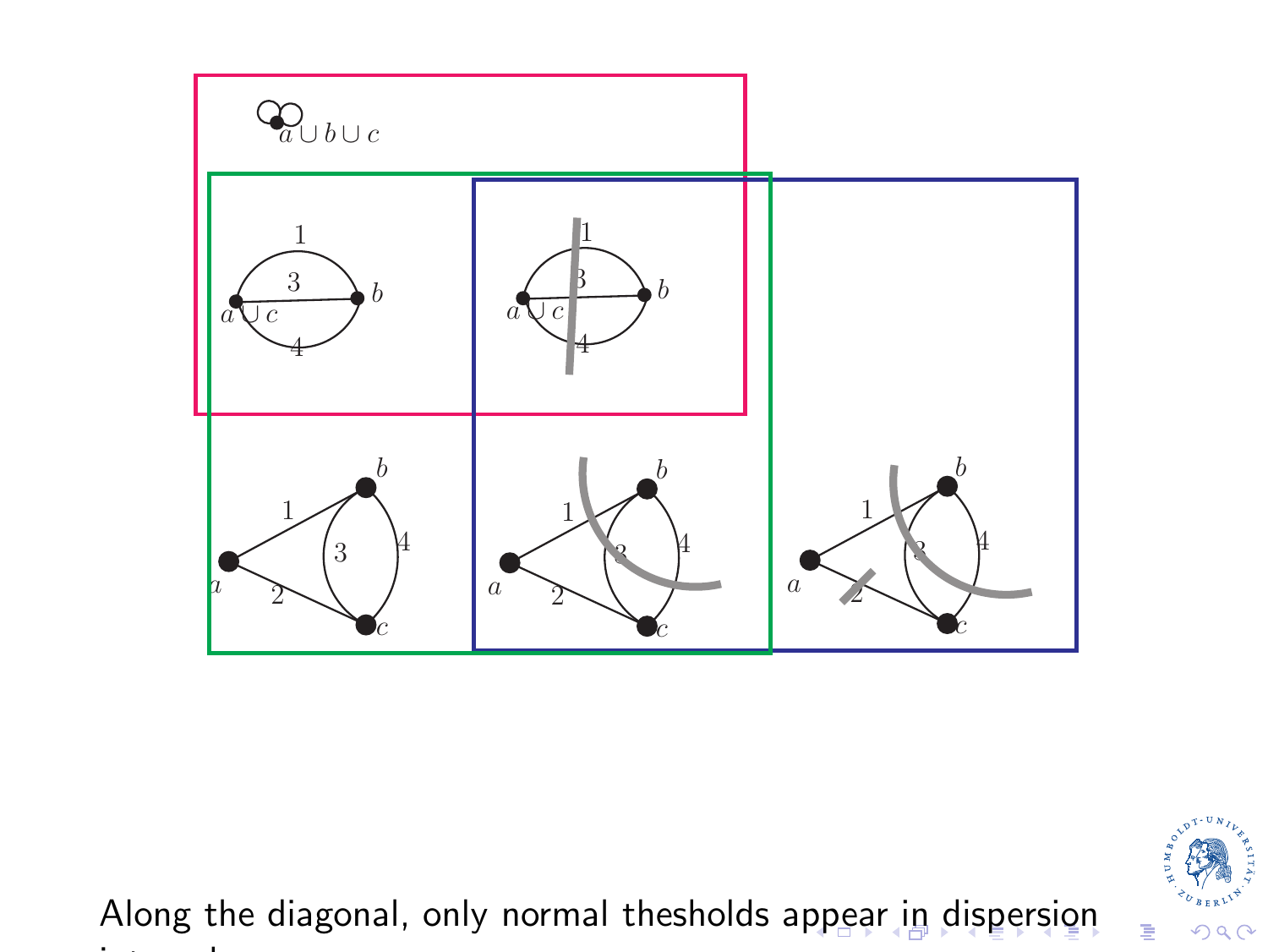<span id="page-19-0"></span>

For the subdiagonals, compute your anomal[ou](#page-18-0)s [t](#page-20-0)[h](#page-18-0)[res](#page-19-0)[h](#page-20-0)[o](#page-16-0)[l](#page-17-0)[d](#page-19-0)[s.](#page-20-0)

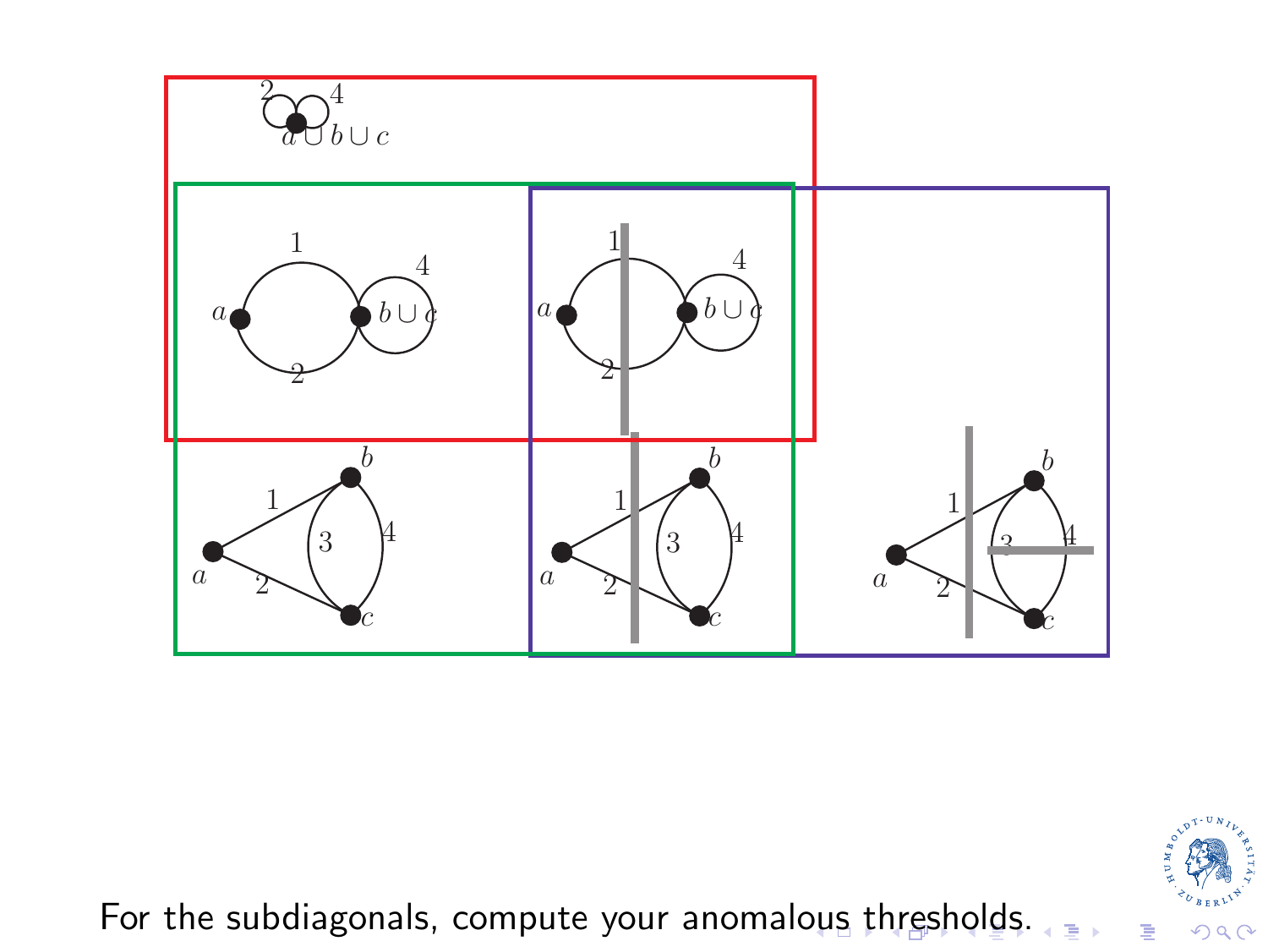## <span id="page-20-0"></span>Example: The triangle

$$
\Phi_{\Delta} = \overbrace{p_a^2 A_1 A_2 - (m_1^2 A_1 + m_2^2 A_1)(A_1 + A_2)}^{= \Phi_{\Gamma/e_3}} + A_3((p_b^2 - m_3^2 - m_1^2)A_1 + (p_c^2 - m_1^2 - m_3^2))
$$

so

$$
\Phi_{\Delta}=\Phi_{\Delta/e_3}+A_3\Phi_{\Delta-e_3}^{m_3^2}-A_3^2m_3^2\overbrace{\psi_{\Delta-e_1}}^{=1},
$$

as announced  $(A_3 = t_\gamma)$ :

$$
X = \Phi_{\Delta/e_3}, Y = \overbrace{(p_b^2 - m_3^2 - m_1^2)}^{=:l_1} A_1 + \overbrace{(p_c^2 - m_1^2 - m_3^2)}^{=:l_2} A_2, Z = m_3^2.
$$

We have  $Y_0 = m_2l_1 + m_1l_2$ , and need  $Y_0 > 0$  for a Landau singularity.



イロメ 不倒 メイモメ 不正々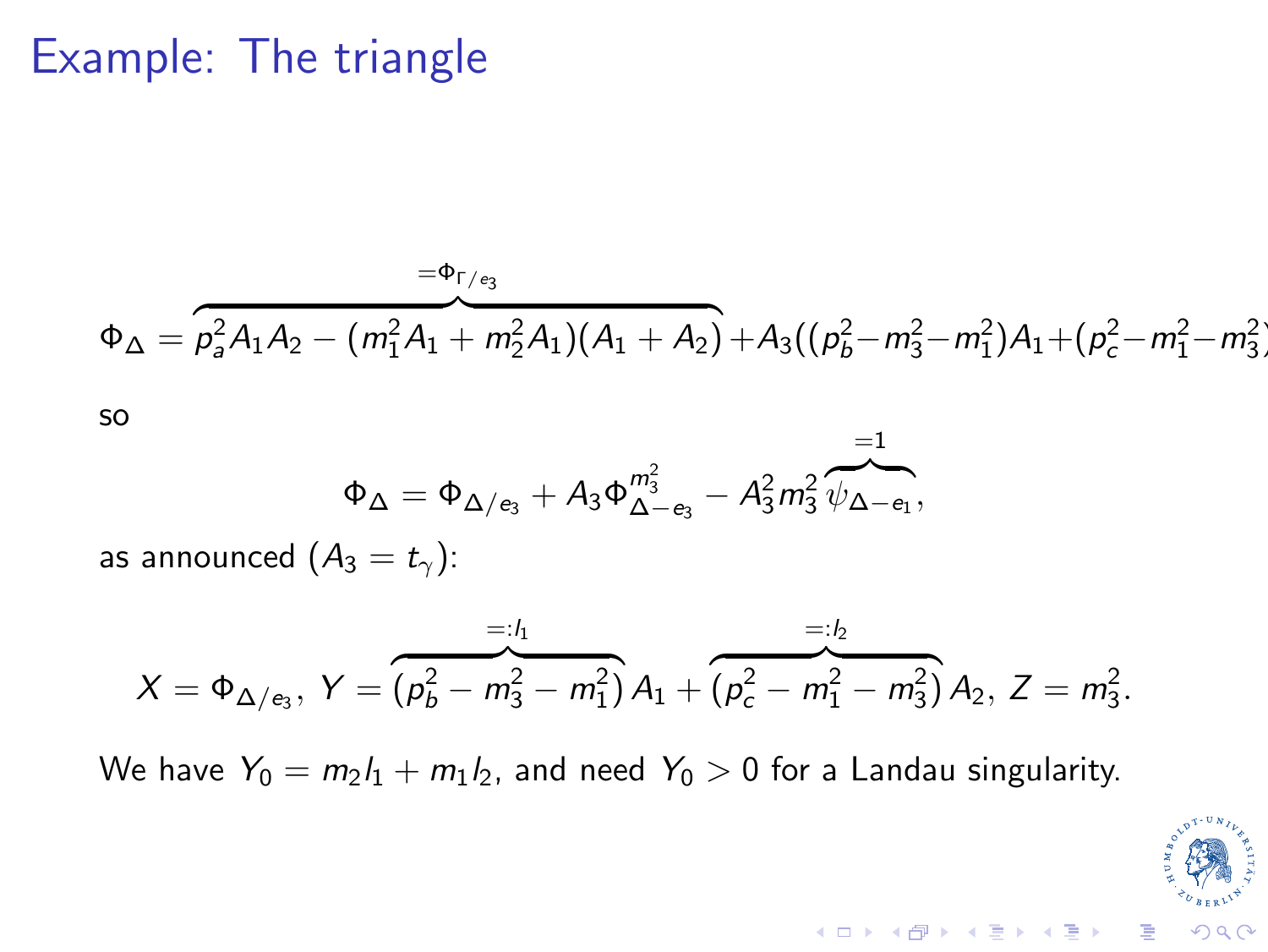## cont'd

Solving  $\Phi(\Delta/e_3) = 0$  for a Landau singularity determines the familiar physical threshold in the  $s=p_a^2$  channel, leading for the reduced graph to

$$
p_Q: s_0=(m_2+m_3)^2, p_A: A_1m_1=A_2m_2.
$$

We let  $D=Y^2+4X\!Z$  be the discriminant. For a Landau singularity we need

$$
D=0.
$$

We have

$$
\Phi_{\Delta}=-m_3^2\left(A_3-\frac{Y+\sqrt{D}}{2m_3^2}\right)\left(A_3-\frac{Y-\sqrt{D}}{2m_3^2}\right),
$$

where Y, D are functions of  $A_1$ ,  $A_2$  and  $m_1^2$ ,  $m_2^2$ ,  $m_3^2$ ,  $s$ ,  $p_b^2$ ,  $p_c^2$ .



 $(1 - 1)$   $(1 - 1)$   $(1 - 1)$   $(1 - 1)$   $(1 - 1)$   $(1 - 1)$   $(1 - 1)$   $(1 - 1)$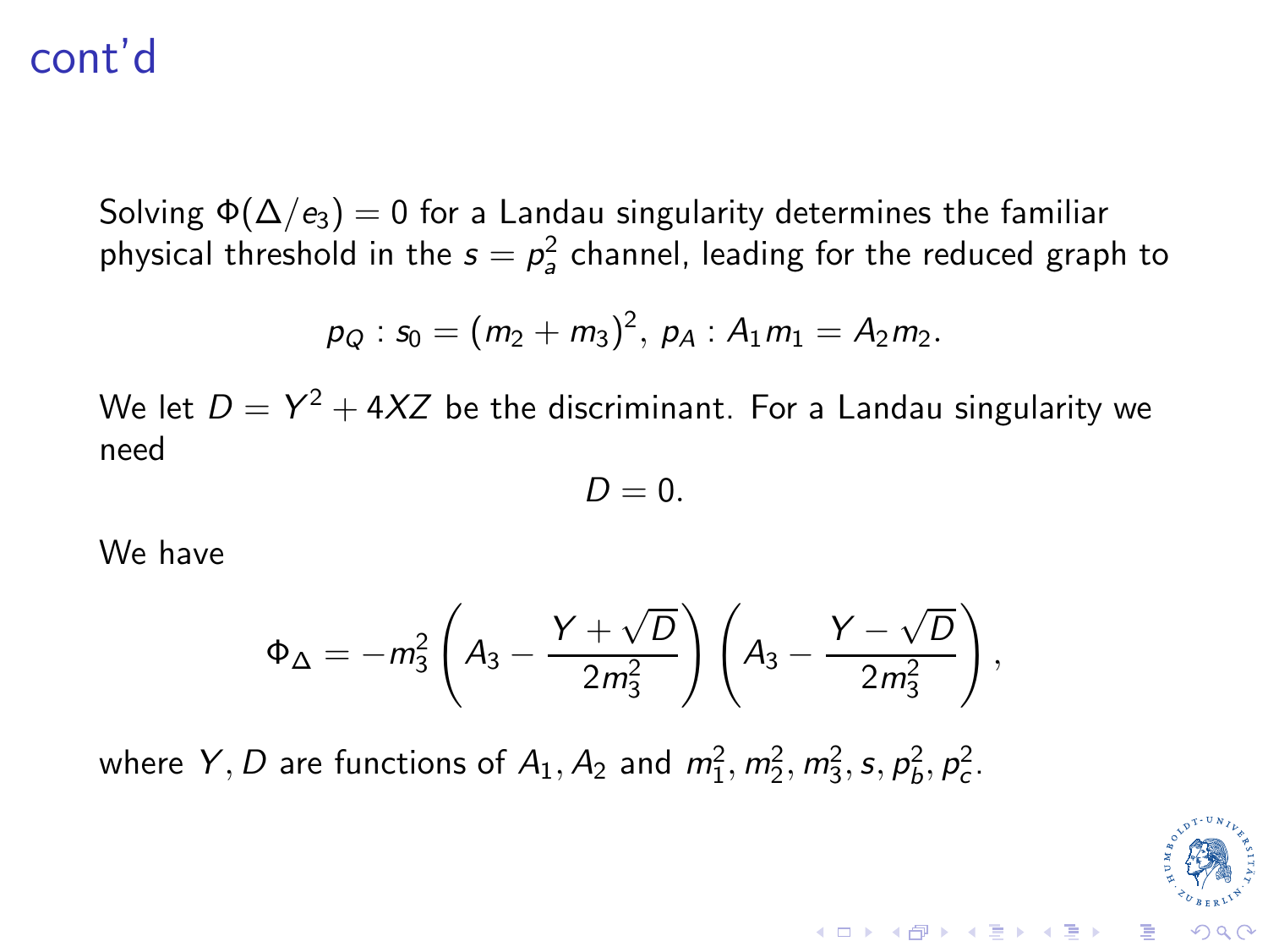## cont'd

We can write

$$
0 = D = Y^2 + 4Z(sA_1A_2 - N),
$$

with  $N=(A_1 m_1^2+A_2 m_2^2)(A_1+A_2)$  s-independent. This gives

$$
s(A_1,A_2)=\frac{4ZN-(A_1I_1+A_2I_2)^2}{4ZA_1A_2}=:\frac{A_1}{A_2}\rho_1+\rho_0+\frac{A_2}{A_1}\rho_2.
$$

Define two Kallen functions  $\lambda_1 = \lambda(p_b^2, m_1^2, m_3^2)$  and  $\lambda_2 = \lambda(p_c^2, m_2^2, m_3^2)$ . Both are real and non-zero off their threshold or pseudo-threshold. Then, for

$$
r:=\lambda_1/\lambda_2>0,
$$

we find the threshold  $s<sub>1</sub>$  at

$$
s_1=\frac{4m_3^2(\sqrt{\lambda_1}m_1^2+\sqrt{\lambda_2}m_2^2)(\sqrt{\lambda_1}+\sqrt{\lambda_2})-(\sqrt{\lambda_1}l_2+\sqrt{\lambda_2}l_1)^2}{4m_3^2\sqrt{\lambda_1}\sqrt{\lambda_2}}
$$



.

 $(1,1)$   $(1,1)$   $(1,1)$   $(1,1)$   $(1,1)$   $(1,1)$   $(1,1)$   $(1,1)$   $(1,1)$   $(1,1)$   $(1,1)$